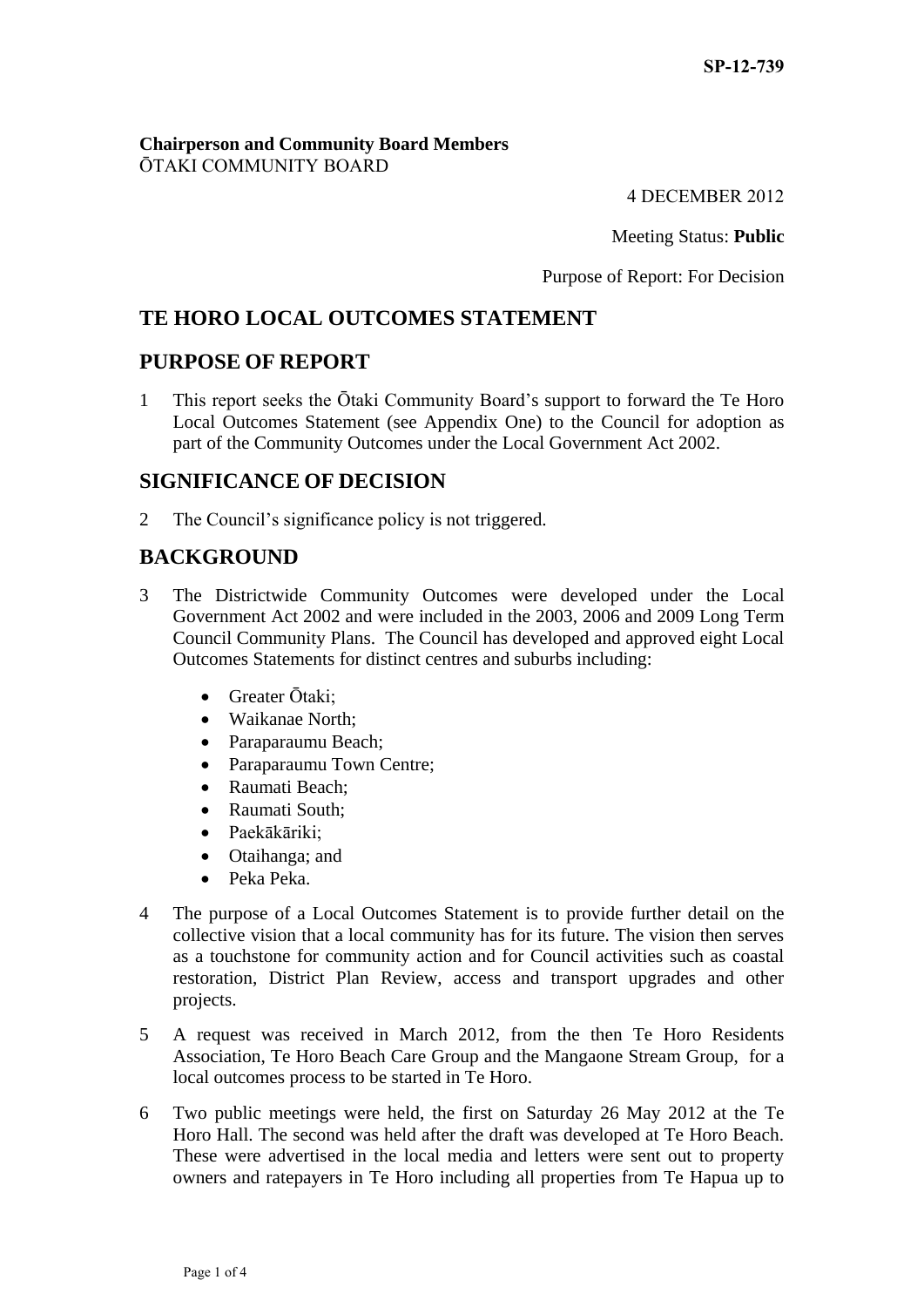the south side of the Ōtaki River. Approximately fifty people attended on each occasion. A number of letters and emails were received from people who wanted to participate but who were unable to attend either workshop.

- 7 A workshop was also held with Katihiku Marae on Sunday 5 August and feedback was sought from Te Horo School including several visits in July and August.
- 8 The initial feedback was analysed and information on Te Horo from other Council documents including the Coastal Strategy, the Development Management Strategy and the Greater Ōtaki Project, were included in a draft document. The draft was presented by staff at the AGM of the Friends of Te Horo Beach (formerly the Te Horo Beach Residents Association) and further amendments were made from their feedback.
- 9 The draft was released for public consultation from 15 October to 15 November 2012. Ten submissions were received (see Appendix 2). The majority of the submissions are supportive of the document and reflect the amount of community input that went into the development of the document.

## **CONSIDERATIONS**

#### Issues

- 10 In the pre European times Te Horo served as the natural foodbasket for tangata whenua. Katihiku Marae was used for seasonal food gathering and some cultivation.
- 11 Te Horo today is still a productive rural area, which is known for its horticulture and farming. However the Te Horo community is divided by the State Highway and the NIMT railway line. Te Horo Beach has very different characteristics to the Te Horo settlement area to the east of the road and rail.
- 12 There was some discussion about the two areas of Te Horo being treated separately, but ultimately Te Horo has been covered as one in the outcomes document.
- 13 During the consultation process distinct concerns were raised about the need to retain productive horticultural and farm land and balance this with the increasing demands for development and lifestyle living. Many long term Te Horo residents want to keep the rural characteristics built up over decades since the clearing of the land for cultivation at the turn of the  $20<sup>th</sup>$  century. The pressure of lifestyle blocks is subtly altering the area and the economics of farming are increasingly being squeezed by high costs and labour issues.
- 14 Te Horo Beach residents want to retain the wild unspoilt nature of the coastal environment and have encountered difficulties accommodating the pressure of visitors and people using the area for recreation.
- 15 Feedback from Te Horo School and its children highlighted that Te Horo is a great place to grow up, that it is a friendly, safe place to enjoy exploring the outdoors with a freedom not available in or built up areas.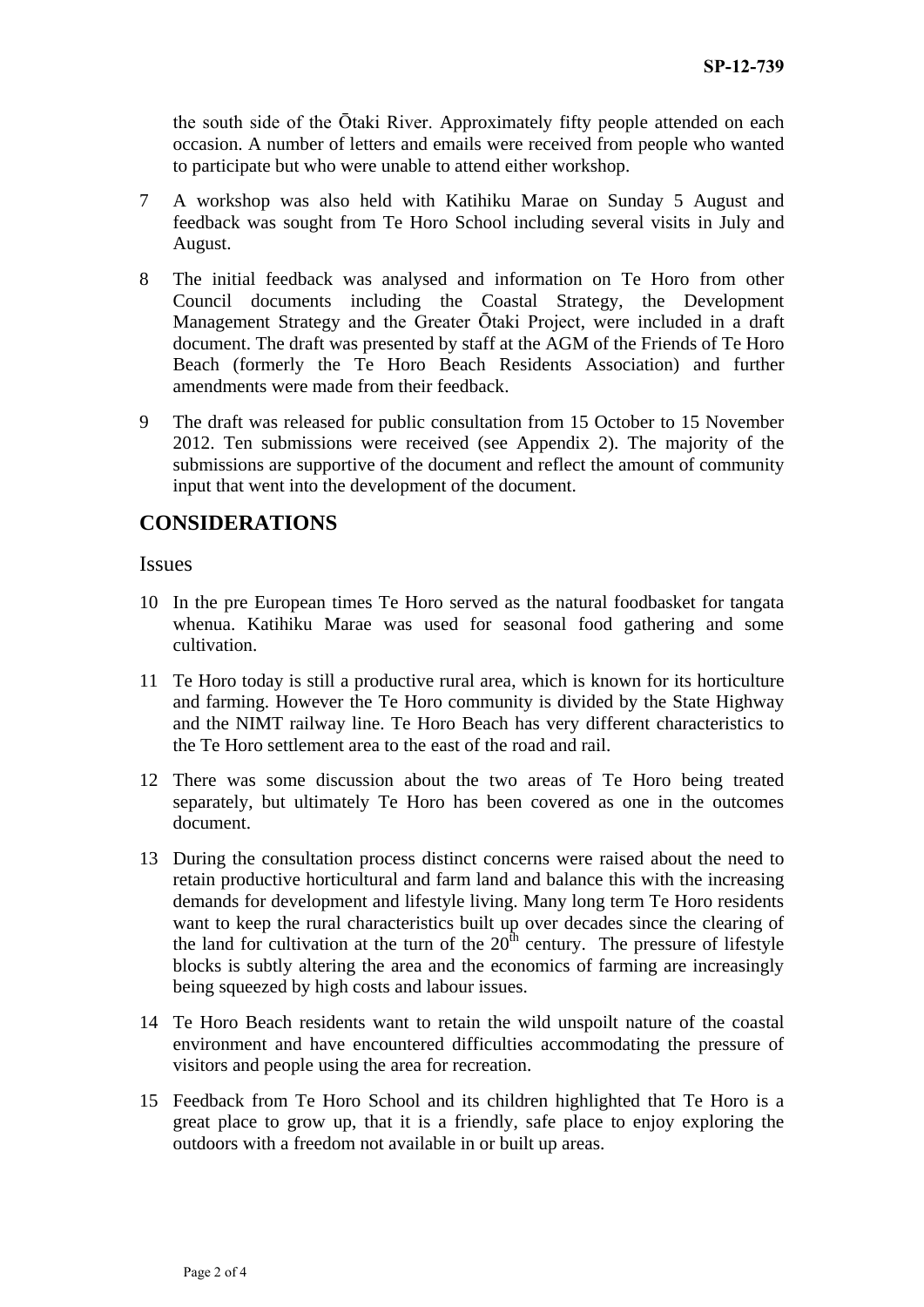- 16 Katihiku Marae is an important landmark and focal point for the hapu, it is going to celebrate its centenary in 2013 and has seen many changes over the years. Amongst many things discussed there is concern about flooding, better access to the Marae and the development of Papakainga housing and protection of waahi tapu.
- 17 As with other smaller settlements on the Kāpiti Coast there are transport and access issues, there is also keen interest in improving the walking, cycling and bridleways system and access to public transport is identified as a significant problem for some.
- 18 Healthy natural systems are important to many of the respondents and the restoration of waterways and wetlands was consistently mentioned as a priority throughout the process.
- 19 The Te Horo Local Outcomes Statement gathers these themes and brings them together in the community's vision for the future.

## Financial Considerations

20 There are no financial commitments resulting from the adoption of this Local Outcomes Statement. Any upgrades or projects resulting from the Statement will be considered and developed as part of the Long Term Plan (LTP) and Annual Plan process, or through existing programme budgets such as Roading Upgrades, CWB projects or the Reserve Management Plan.

#### Legal Considerations

21 There are no legal considerations.

#### Delegation

22 The Community Board has the delegated authority to consider this matter as per clause 10.5 of Part D of the Council's Governance Structure and Delegations:

*Authority to work with Council and the community to establish a Local Outcomes Statement for its community, with reference to Community Outcomes…*

23 Section 6 of Part D of the Governance Structure and Delegations is also relevant.

*"The scope of activity for the Community Boards is to…6.2 represent, and act as an advocate for, the interests of its community. The Board will establish a Local Outcome Statement for its community. These documents will articulate in the form of a detailed statement what the local community wants in respect of Community Outcomes and as such will drive the policy making of the Council within the framework of the Community Plan and the District Plan."*

#### Consultation

24 The Te Horo Local Outcomes Statement has been developed through a year long consultation process. Letters went out to over 800 ratepayers and over 100 residents attended the two public consultation days. Separate consultation has